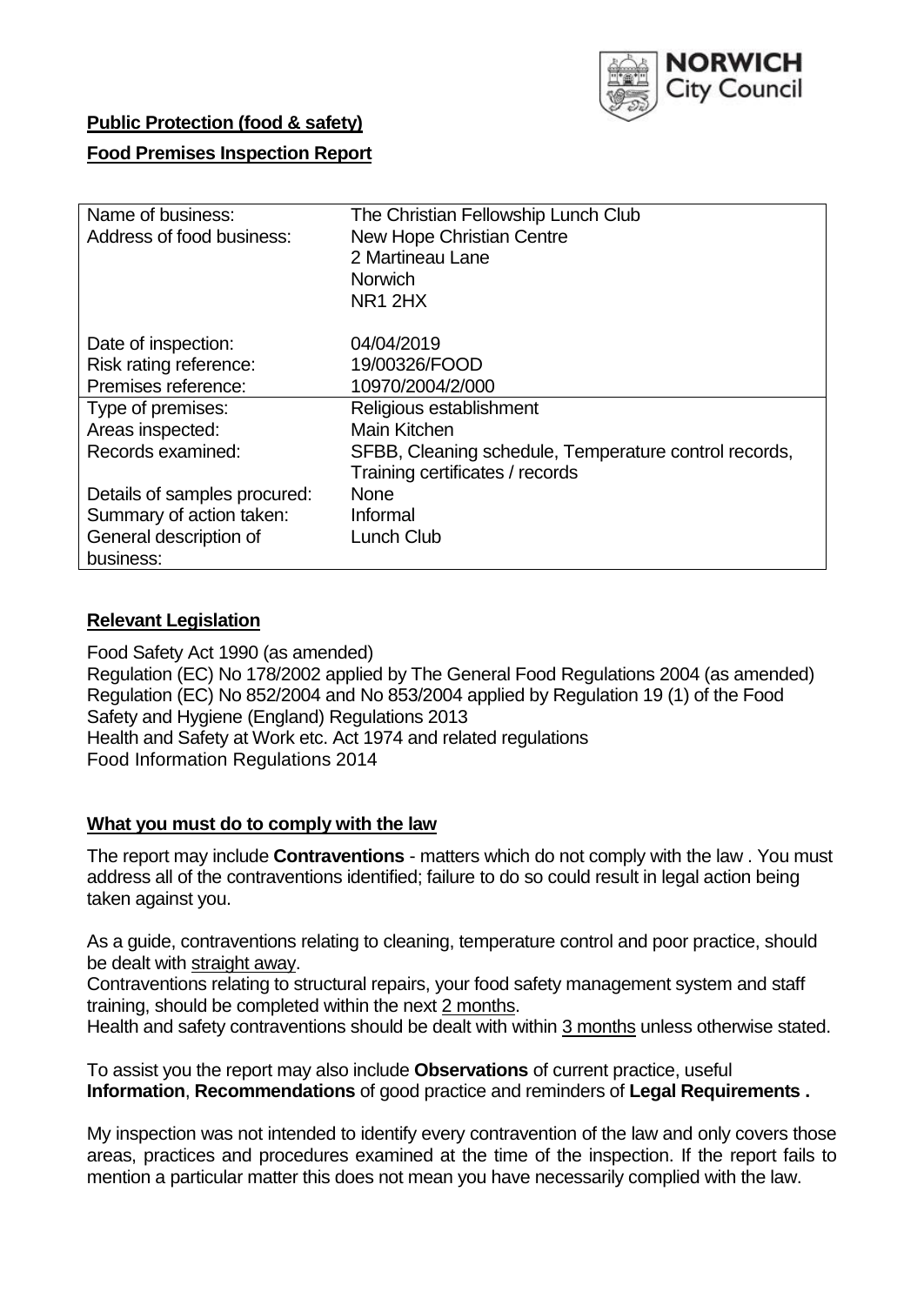# **FOOD SAFETY**

## **How we calculate your Food Hygiene Rating:**

The food safety section has been divided into the three areas which you are scored against for the hygiene rating: 1. food hygiene and safety procedures, 2. structural requirements and 3. confidence in management/control procedures. Each section begins with a summary of what was observed and the score you have been given. Details of how these scores combine to produce your overall food hygiene rating are shown in the table.

| <b>Compliance Area</b>                     |          |    | <b>You Score</b> |    |                |    |           |    |          |  |  |
|--------------------------------------------|----------|----|------------------|----|----------------|----|-----------|----|----------|--|--|
| Food Hygiene and Safety                    |          |    | $\Omega$         | 5  | 10             | 15 | 20        | 25 |          |  |  |
| <b>Structure and Cleaning</b>              |          |    | 0                | 5  | 10             | 15 | 20        | 25 |          |  |  |
| Confidence in management & control systems |          |    | 0                | 5. | 10             | 15 | 20        | 30 |          |  |  |
|                                            |          |    |                  |    |                |    |           |    |          |  |  |
| <b>Your Total score</b>                    | $0 - 15$ | 20 | $25 - 30$        |    | $35 - 40$      |    | $45 - 50$ |    | > 50     |  |  |
| <b>Your Worst score</b>                    | 5        | 10 | 10               |    | 15             |    | 20        |    |          |  |  |
|                                            |          |    |                  |    |                |    |           |    |          |  |  |
| <b>Your Rating is</b>                      | 5        |    | 3                |    | $\mathfrak{p}$ |    |           |    | $\Omega$ |  |  |

Your Food Hygiene Rating is 5 - a very good standard

000006

# **1. Food Hygiene and Safety**

Food hygiene standards are high. You demonstrated a very good standard of compliance with legal requirements. You have safe food handling practices and procedures and all the necessary control measures to prevent cross-contamination are in place. Some minor contraventions require your attention. **(Score 5)**

### Contamination risks

**Contravention** The following exposed food to the general risk of cross-contamination with bacteria or allergens or its physical contamination with dirt, foreign objects or chemicals:

 Medication i.e Optrex was being stored next to a ready-to-eat food i.e cream in the under counter fridge. However you informed me that you didn't use this fridge as it is a shared kitchen and was used by another group

**Observation** I was pleased to see you were able to demonstrate effective controls to prevent cross-contamination.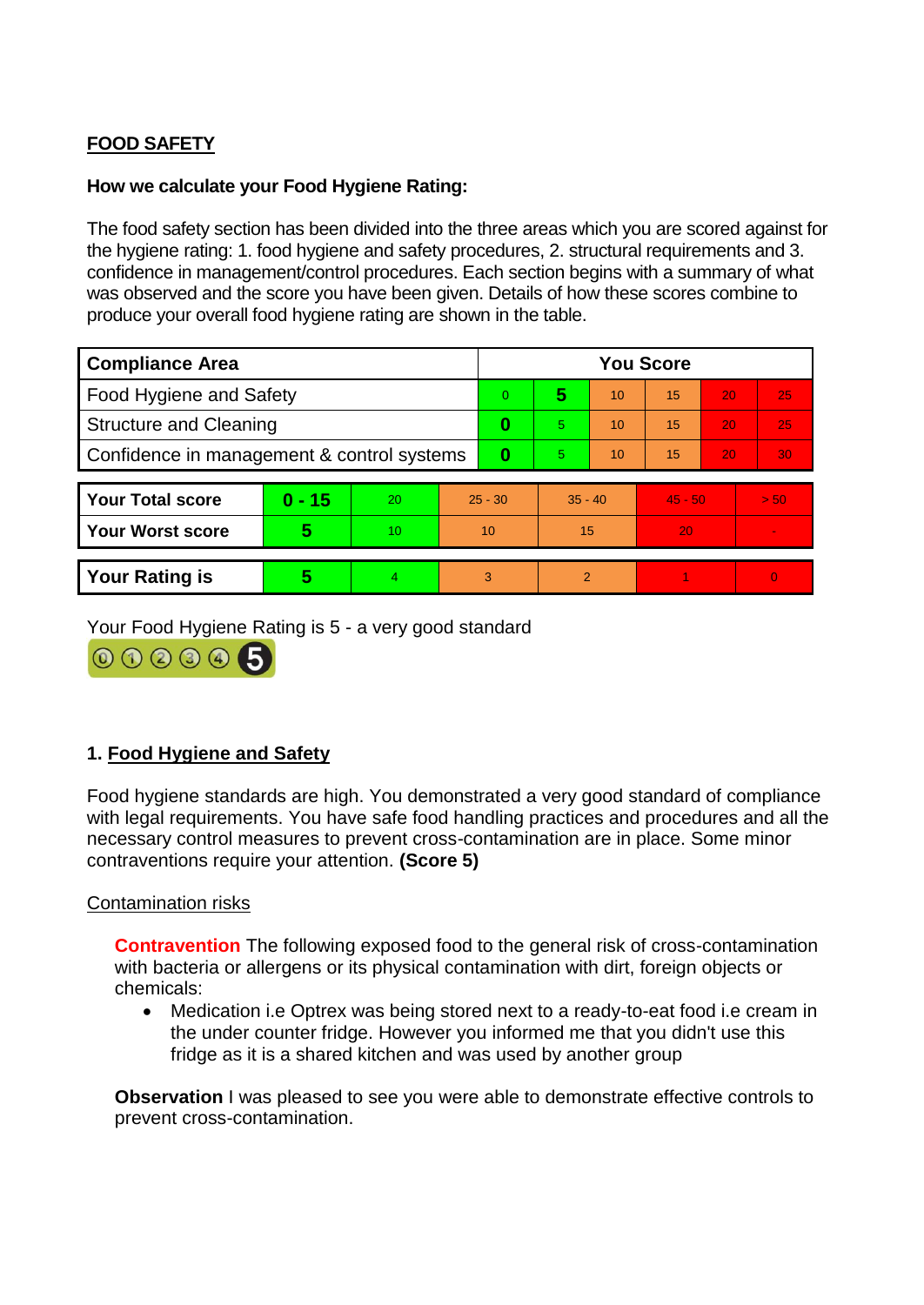#### Hand-washing

**Observation** I was pleased to see handwashing was well managed.

### Personal Hygiene

**Observation** I was pleased to see that standards of personal hygiene were high.

### Temperature Control

**Observation** I was pleased to see you were able to limit bacterial growth and/or survival by applying appropriate temperature controls at points critical to food safety and that you were monitoring temperatures.

### **2. Structure and Cleaning**

The structure facilities and standard of cleaning and maintenance are all excellent and you demonstrated full compliance with the law. There is evidence of effective pest control and procedures are in place to rectify any problems as they arise. There is good provision for waste disposal. **(Score 0)**

#### Cleaning of Equipment and Food Contact Surfaces

**Observation** You had dedicated equipment for the preparation of raw and ready-to-eat foods.

#### Cleaning Chemicals / Materials / Equipment and Methods

**Observation** I was pleased to see that the premises was kept clean and that your cleaning materials, methods and equipment were able to minimise the spread of harmful bacteria between surfaces.

#### Facilities and Structural provision

**Observation** I was pleased to see the premises had been well maintained and that adequate facilities had been provided.

**Recommendation** I recommend that you provide and install an extract system to remove excessive heat (and odours) from the room